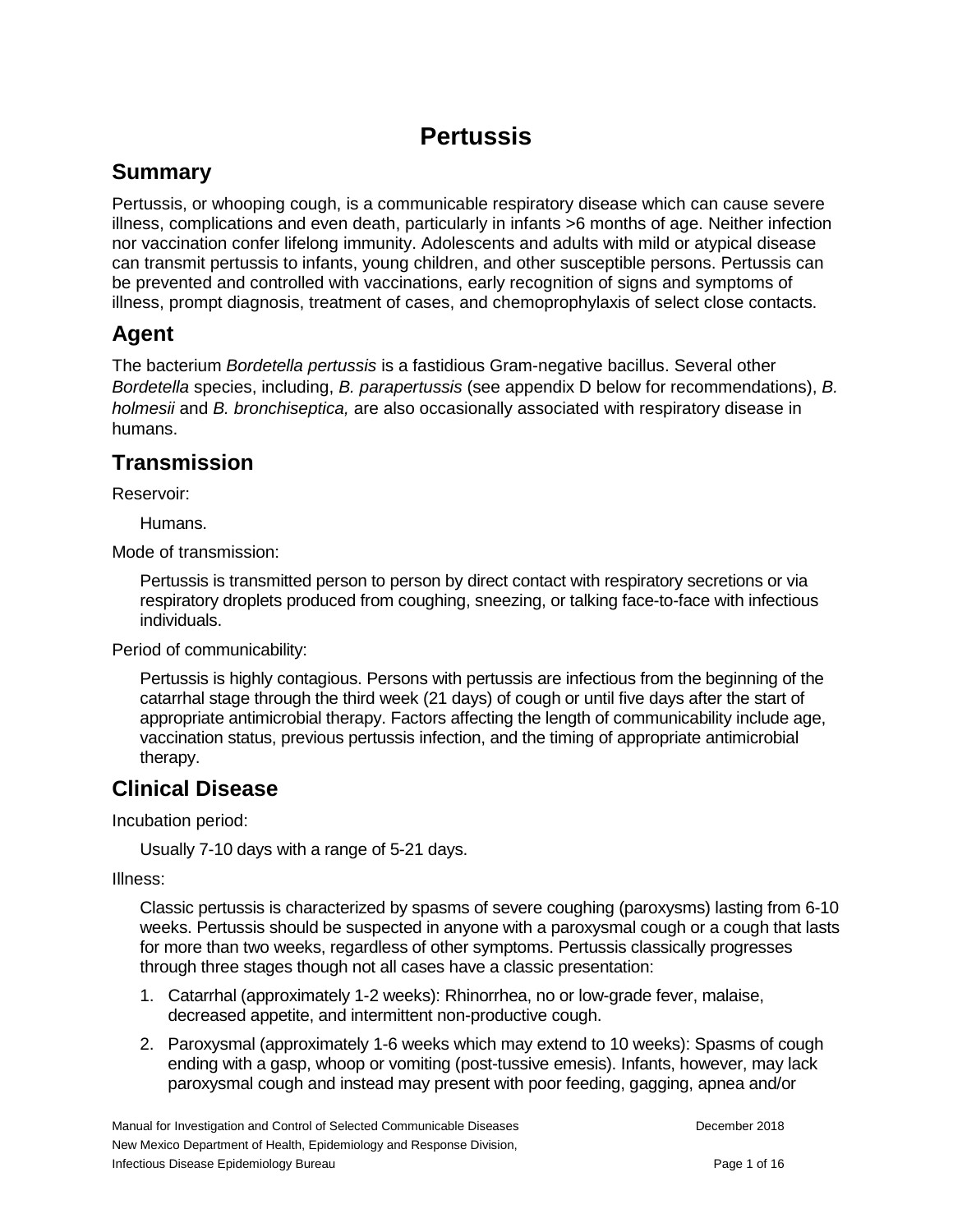cyanosis. Adolescents and adults may have prolonged cough with spasms without whoop or post-tussive emesis.

3. Convalescent (approximately 2-3 or more weeks): Gradual resolution of paroxysmal coughing.

Disease is most severe in infants younger than 6 months of life particularly in preterm and unimmunized infants. Infants may not have a typical presentation of illness.

Additionally, infants are at the highest risk for complications, including pneumonia, seizures, encephalopathy, and death. Other less serious complications include otitis media, anorexia and dehydration. Infection from *B. parapertussis* resembles whooping cough, although the illness may be milder. Differentiation between pertussis and parapertussis is based on isolation of the bacteria in culture or through polymerase chain reaction (PCR) identification. Co-infections of *B. pertussis* with *B. parapertussis, B. holmesii* or *B. bronchiseptica* species have been reported. Acellular pertussis vaccine is only effective in preventing *B. pertussis*.

# **Laboratory Diagnosis**

Laboratory methods may differ depending on individual laboratory capabilities. Pertussis testing at New Mexico State Laboratory Division (SLD) is not free. There is a charge for pertussis tests performed at SLD except in cases where the submitter is a NMDOH public health office or when prior arrangements through the Emergency Response Division (ERD) have been made.

### **Laboratory testing at SLD:**

- PCR assay performed on a nasopharyngeal (NP) sample obtained via NP swab is the confirmatory diagnostic test that is currently used by SLD in the vast majority of cases. Healthcare providers considering pertussis testing who choose to have their clinical specimens tested at SLD should consult the SLD website at: https://nmhealth.org/about/sld/ for details of proper specimen handling and submission as well as charges that will apply. PCR testing is the most sensitive and specific test available for pertussis diagnosis and is the most common diagnostic method. PCR may detect *Bordetella* DNA up to 3-4 weeks post cough onset and has been known to detect DNA even shortly after starting antibiotics. PCR should only be performed on patients exhibiting a cough illness since false positive results may occur with this method in those without a cough.
- Despite the widespread use and superior sensitivity of PCR, bacterial culture for pertussis is still considered the diagnostic 'gold standard' and plays an important role in confirming the diagnosis, particularly during outbreaks. Culture is available through SLD on a limited basis as part of Enhanced Pertussis Surveillance (EPS). Culture specimen collection and submission to SLD should be coordinated with the ERD pertussis epidemiologist and the SLD General Microbiology Supervisor. Culture specimens require special collection kits, culture plates, and a monitored incubator. (Contact ERD at 505-827-0006 for guidance).
- Collection/handling of specimens for SLD**:** Proper specimen collection and handling is imperative. Only use materials approved by SLD when submitting a specimen for testing. Collection kits and methods for PCR and culture specimens are NOT the same. (For details, see specific specimen collection instructions in Appendix A). Specimens collected during the catarrhal or early paroxysmal stage of illness have the highest yield for PCR and culture. After two weeks of cough, the yield on PCR and culture decreases significantly.

### **Laboratory testing at Commercial or Reference Laboratories:**

Manual for Investigation and Control of Selected Communicable Diseases December 2018 New Mexico Department of Health, Epidemiology and Response Division, Infectious Disease Epidemiology Bureau **Page 2 of 16** and 2 of 16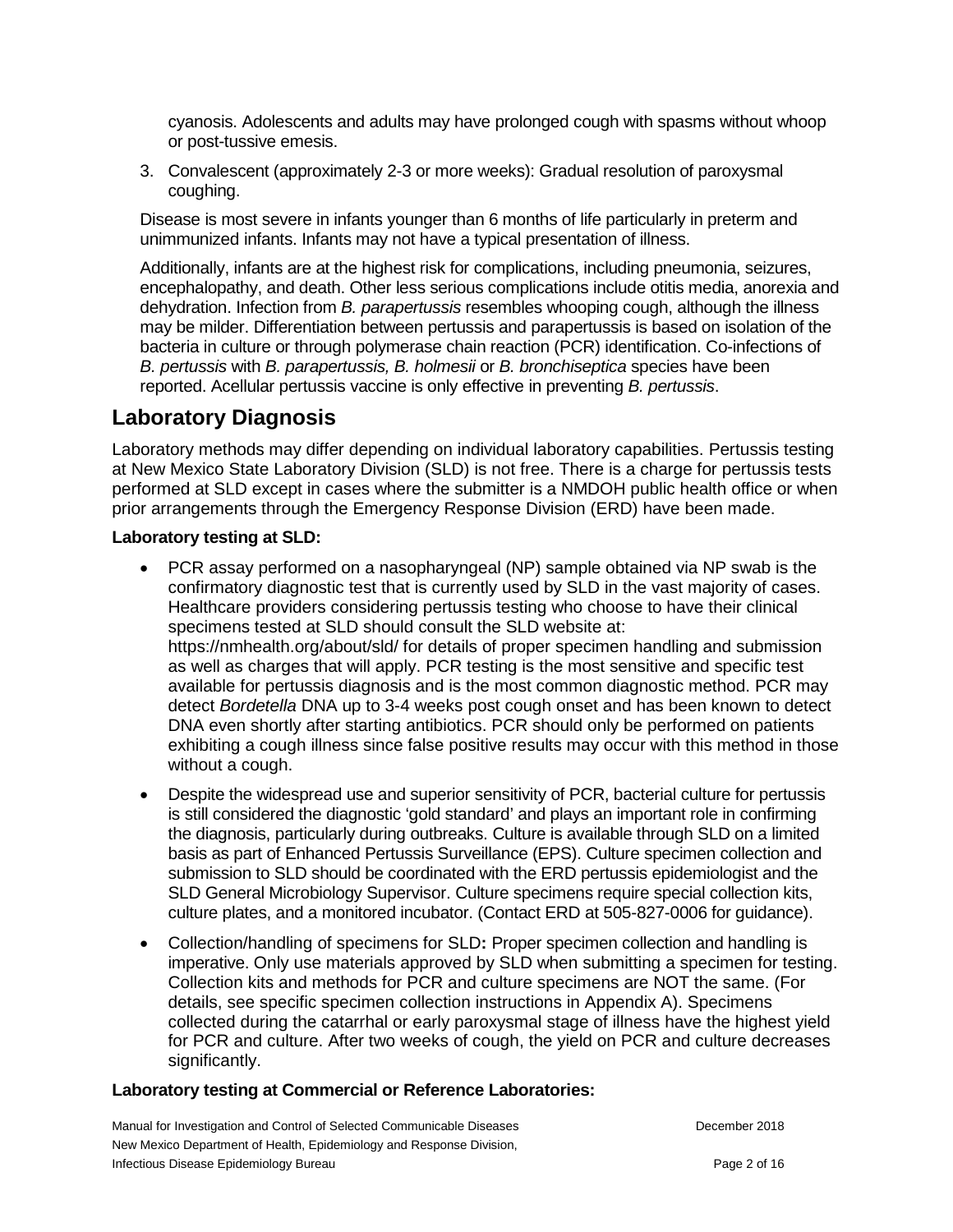- PCR or culture may be performed for diagnostic purposes.
- Direct fluorescent antibody (DFA) tests may provide preliminary evidence of infection. However, a high proportion of false-positive and false-negative results occur with DFA, hence it is no longer recommended. Results should be interpreted with caution. PCR or culture confirmation should be performed on patients who are positive by DFA.
- Serology tests (e.g., IgA, IgM and IgG antibody tests) are available in commercial laboratories. These tests, however, have not been validated or standardized. They are not currently being recommended for diagnostic purposes. For updates on validation of commercial assays visit: https://www.cdc.gov/pertussis/clinical/diagnostictesting/diagnosis-confirmation.html
- Collection/handling of specimens: Check with the laboratory that will be performing testing to assure that specimens are being collected, packaged and shipped in accordance with the laboratory's specifications.

## **Treatment**

- *Bordetella* genus results from SLD will be available prior to species results. Investigations should begin immediately to identify high-risk susceptible individuals. Treatment and prophylaxis will generally be delayed until species results are available. However, treatment and/or prophylaxis may be indicated prior to speciation in some situations (e.g., young infant, pregnant woman in the  $3<sup>rd</sup>$  trimester, immunosuppressed person). Those decisions will be made on a case-by-case basis.
- Confirmed, probable and PCR positive suspect cases (refer to case definitions below) of pertussis should be treated with an antimicrobial agent. The treatment and chemoprophylaxis regimens for pertussis are the same (as shown in Appendix B) Treat persons aged greater than one year of age within three weeks of cough onset and infants aged one year or less within six weeks of cough onset. Antimicrobials given during the catarrhal stage may reduce duration and severity of signs and symptoms. Antimicrobials given during the paroxysmal stage may have no effect on the course of illness but are recommended to limit transmission to others. Initiating treatment more than three weeks after onset of cough in those greater than one year old is unlikely to be beneficial but may be considered in situations where there is ongoing contact with an infant or a pregnant woman in the third trimester.
- Treatment of PCR negative suspect cases (refer to case definitions below) of pertussis may be indicated based on clinical and epidemiologic information related to the case. Consult with the Epidemiology and Response Division (505-827-0006) for guidance.
- Infantile hypertrophic pyloric stenosis (IHPS) has been reported in neonates following the use of erythromycin (MMWR 1999; 48:1117-1120). IHPS is hypertrophy of the pyloric muscle that usually results in non-bilious projectile vomiting. Although the risk of IHPS is likely to be low, azithromycin is recommended for infants less than one month old. If azithromycin is not available and erythromycin is used, the health care provider should counsel parents about possible risks of IHPS.
- If a person is allergic to macrolides, has a pre-existing condition that precludes the use of macrolides (see Appendix B), or cannot otherwise tolerate them, trimethoprimsulfamethoxazole (TMP-SMZ) is an effective alternative. TMP-SMZ is contraindicated for infants less than two months or for pregnant women and nursing mothers. See Appendix C for specific information for treating with azithromycin.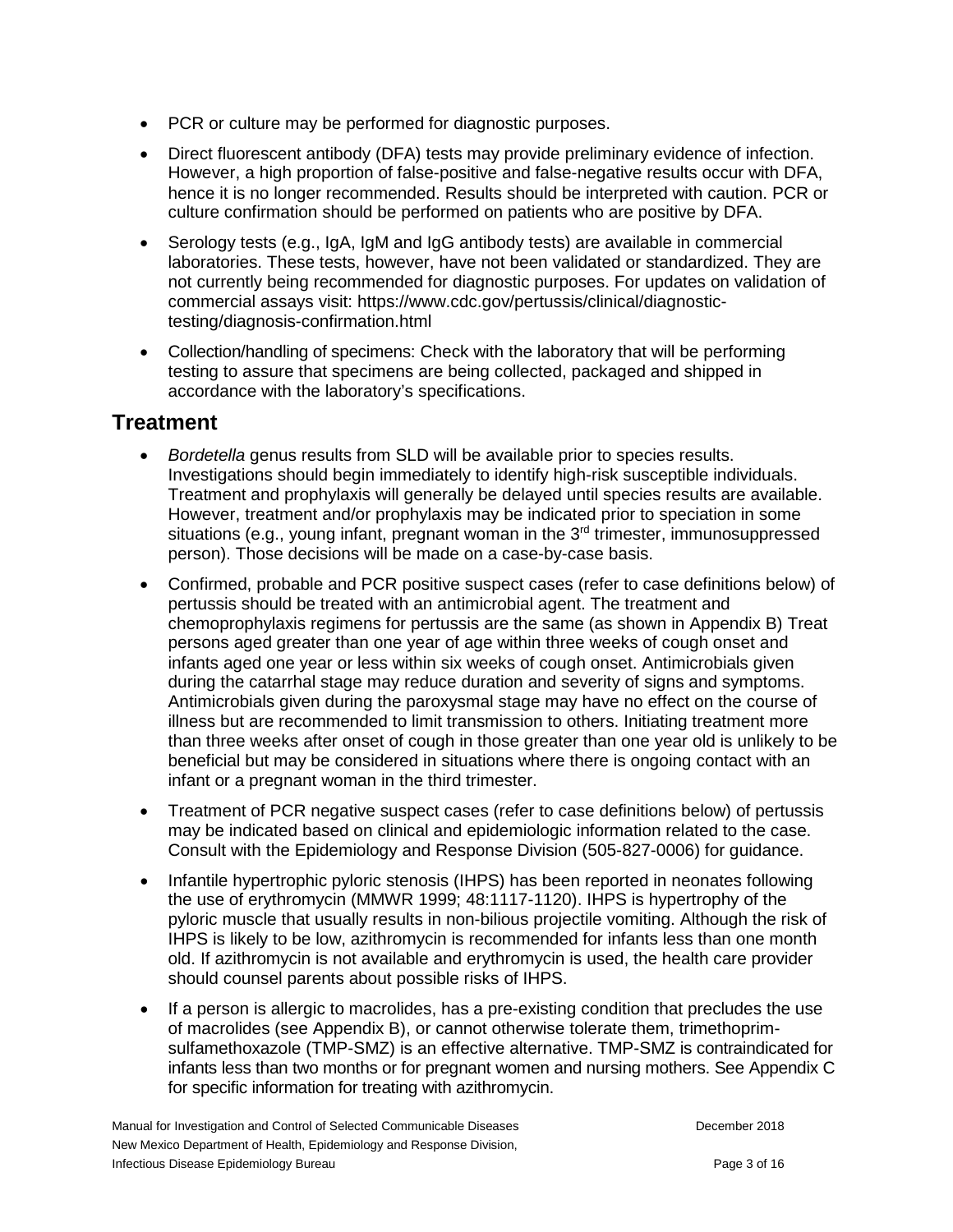## **Surveillance**

Case Definition:

*Clinical Case Definition* **-** In the absence of a more likely diagnosis, a cough illness lasting ≥ 2 weeks with at least one of the following: paroxysms of coughing, inspiratory "whoop," posttussive vomiting, or apnea, with or without cyanosis (for infants less than 1 year only).

*Confirmed -*

- An acute cough illness of any duration, with isolation of *B. pertussis* from a clinical specimen; or
- A case that meets the clinical case definition and is confirmed by PCR; or
- A case that meets the clinical definition and epidemiologically linked with a laboratoryconfirmed case.

*Probable –*

- A case that meets the clinical case definition, is not laboratory-confirmed by culture or PCR (this includes if testing not done or testing negative) and is not epidemiologically linked directly to a laboratory confirmed case.
- An acute cough illness of any duration with at least one clinically-relevant pertussis symptom and confirmation by PCR (Infants < 1 year only)

*Suspect -*

- A PCR-positive case exhibiting a cough illness who does not meet the clinical case definition for pertussis; or
- Any case with an equivocal PCR, positive smear DFA, or positive serology result exhibiting a cough illness who does not meet the clinical case definition for pertussis; or
- A contact to a confirmed or probable case exhibiting a cough illness but who does not meet the clinical case definition for pertussis.

Reporting:

Report all confirmed, probable and suspect cases of pertussis immediately (24/7/365) to the Epidemiology and Response Division (ERD) at 505-827-0006**.** Required information includes: patient's name, age, sex, race, ethnicity, home address, home phone number, occupation, and healthcare provider. Enter case into New Mexico-Electronic Disease Surveillance System (NM-EDSS) or Fax (505-827-0013) information as soon as it is available.

Case Investigation:

Use the Pertussis Investigation Form to complete the investigation, all fields within this form are considered to be required fields. Enter information collected during investigation into NM-EDSS per established procedures.

## **Control Measures**

- 1. Case management:
	- 1.1. Isolation: Confirmed, probable, or PCR-positive suspect cases of pertussis should remain in isolation (household contact only) until five days of appropriate antimicrobial therapy have been completed, except when the non-infant case has been coughing for >3 weeks or the infant case has been coughing for >6 weeks.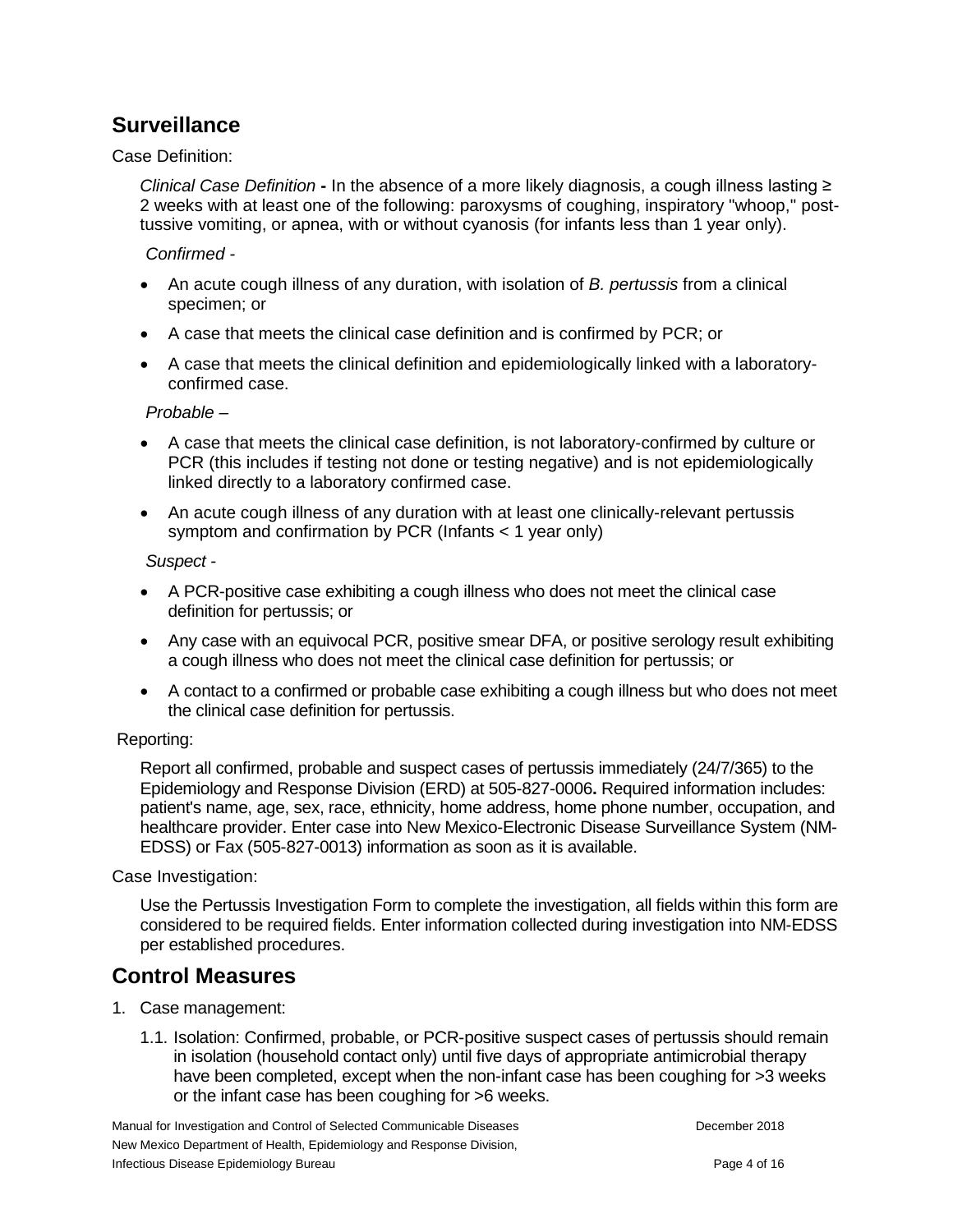- 1.1.a For hospitalized patients, droplet precautions should be used until five days of appropriate antibiotic therapy has been completed.
- 1.2. Prophylaxis: Not applicable.
- 1.3. Surveillance activities for pertussis evaluation:
	- 1.3.a Interview case using pertussis case report form and enter information into NM-EDSS.
	- 1.3.b Identify high-risk close contacts and, if asymptomatic, assure prophylaxis as indicated, or refer to healthcare provider (see below).
	- 1.3.c Test, isolate and treat symptomatic contacts presumptively if pertussis is a likely diagnosis and determine if those contacts meet pertussis clinical case definition.
	- 1.3.d Contact the institution (e.g., child care facility, school, or workplace) where case and symptomatic contacts are located.
- 2. Contact management
	- 2.1. Close contact is defined as follows:
		- 2.1.a Direct contact with respiratory, oral, or nasal secretions (e.g., cough or sneeze in the face, kissing, mouth-to-mouth resuscitation, performing a full examination of the nose and throat)
		- 2.1.b Shared confined space in close proximity for a minimum of  $\geq$  one consecutive hour with a symptomatic case
	- 2.2. High-risk close contacts are:
		- 2.2.a Infants (<1-year-old).
		- 2.2.b Pregnant women in the third trimester of pregnancy
		- 2.2.c Individuals considered to be immunocompromised/immunosuppressed
		- 2.2.d Household members. Household members are defined as persons living in the primary household of a case >50% of the time during the case's infectious period as measured in days. The days need not be consecutive. A relative or friend who spent <50% of the infectious period (measured in days) with the case would not be considered a household member.
	- 2.3. Isolation: Symptomatic (i.e., those with cough illness) close contacts of confirmed, probable or PCR- positive suspect cases of pertussis should remain in isolation until five days of appropriate antibiotic therapy have been completed or negative PCR results and clinical findings suggest an alternative diagnosis.
	- 2.4. Prophylaxis:

2.4.a. The following close contacts of confirmed, probable, and PCR positive suspect cases of pertussis require chemoprophylaxis, regardless of their vaccination status:

- Infants (<1year old).
- Pregnant women in the third trimester of pregnancy.
- Household members.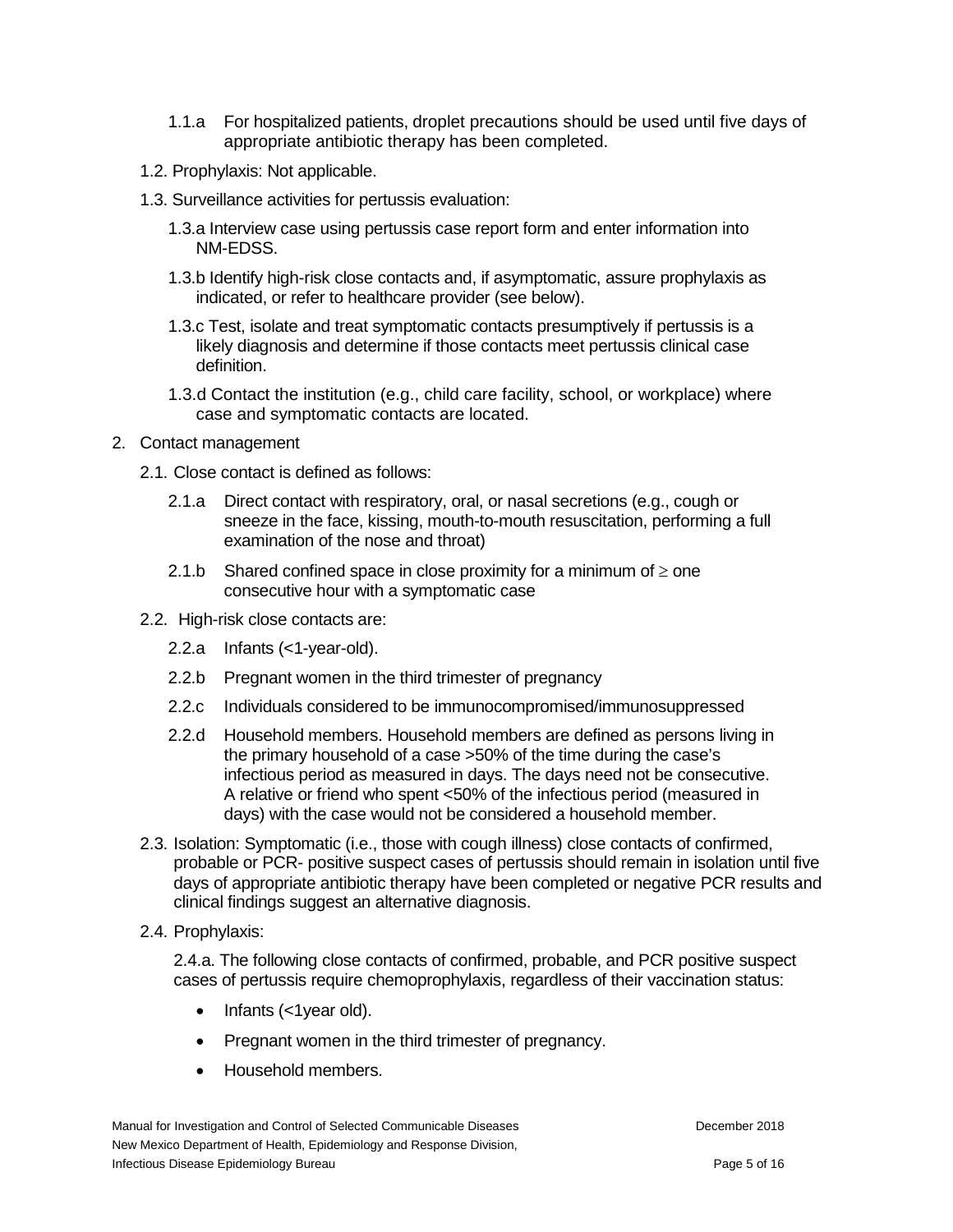- All those attending or working in a setting (e.g., same infant room, same classroom, same neonatal intensive care unit (NICU) of a case IF there is an infant or a woman in the third trimester of pregnancy in the setting.
- Individuals with pre-existing health conditions or severe immunocompromise that may predispose them to complications associated with pertussis (e.g., pulmonary conditions such as moderate to severe asthma, chronic obstructive pulmonary disease [COPD], lung cancer, cystic fibrosis, significant underlying cardiopulmonary disease, or significant immunocompromise such as organ transplant recipients, people receiving therapies that suppress the immune system).
- Health care providers who provide direct care for infants or pregnant women (e.g., NICU workers, OB/GYNs, pediatricians, family practice physicians, nurse practitioners and physician assistants, nurses, medical assistants, emergency room, EMS personnel)
- Other contacts (or, in rare cases, high-risk contacts of contacts) at the discretion of ERD (e.g., close contacts who are vaccine exemptors, women in the third trimester who are contacts of contacts, infant contacts of contacts, medically fragile contacts of contacts).
- 2.4.b. Chemoprophylaxis is not recommended for other close contacts who do not meet any of the criteria in 3.3.a above unless special circumstances are identified.

Prophylaxis should be recommended for the contacts listed above who have been exposed within 21 days (one maximum incubation period).

Data supporting the use of antimicrobials to prevent secondary cases are weak. Over-reliance on antimicrobials for pertussis post-exposure prophylaxis may provide a false sense of security. Prophylaxis of contacts does not replace the need for ongoing surveillance. Monitor all settings where confirmed and probable cases have been identified for additional cases for 21 days after last contact with a case.

- 2.4.c. If a symptomatic contact is identified, that person needs to be evaluated for pertussis. If s/he meets the pertussis case definition, a case report form needs to be completed, the case needs to be entered in NM-EDSS, high-risk and household contacts need to be identified, evaluated, and receive prophylaxis as indicated. Ongoing surveillance of the household for secondary cases is necessary for a minimum of 21 days following the case's last day of antimicrobials or 21 days after the last day the case was believed to be infectious in situations where antibiotics were not prescribed.
- 2.4.d. Assess the vaccination status of all contacts. Exposed children less than seven years of age who have received their third dose of DTaP six months or more before exposure to pertussis should be given a 4<sup>th</sup> dose. Children less than seven years of age who received all four primary doses before their fourth birthday should receive a fifth (booster) dose of DTaP before entering school. Persons 7-9 years of age who have not been fully vaccinated against pertussis should receive Tdap. Those 10 years of age or older who have not received Tdap should get it. There is no need to observe any minimum interval between doses of Td and Tdap. Pregnant women should be vaccinated at each pregnancy and ideally between 27 and 36 weeks gestation. If not administered during pregnancy, Tdap should be administered immediately postpartum. Also, all adults should have documentation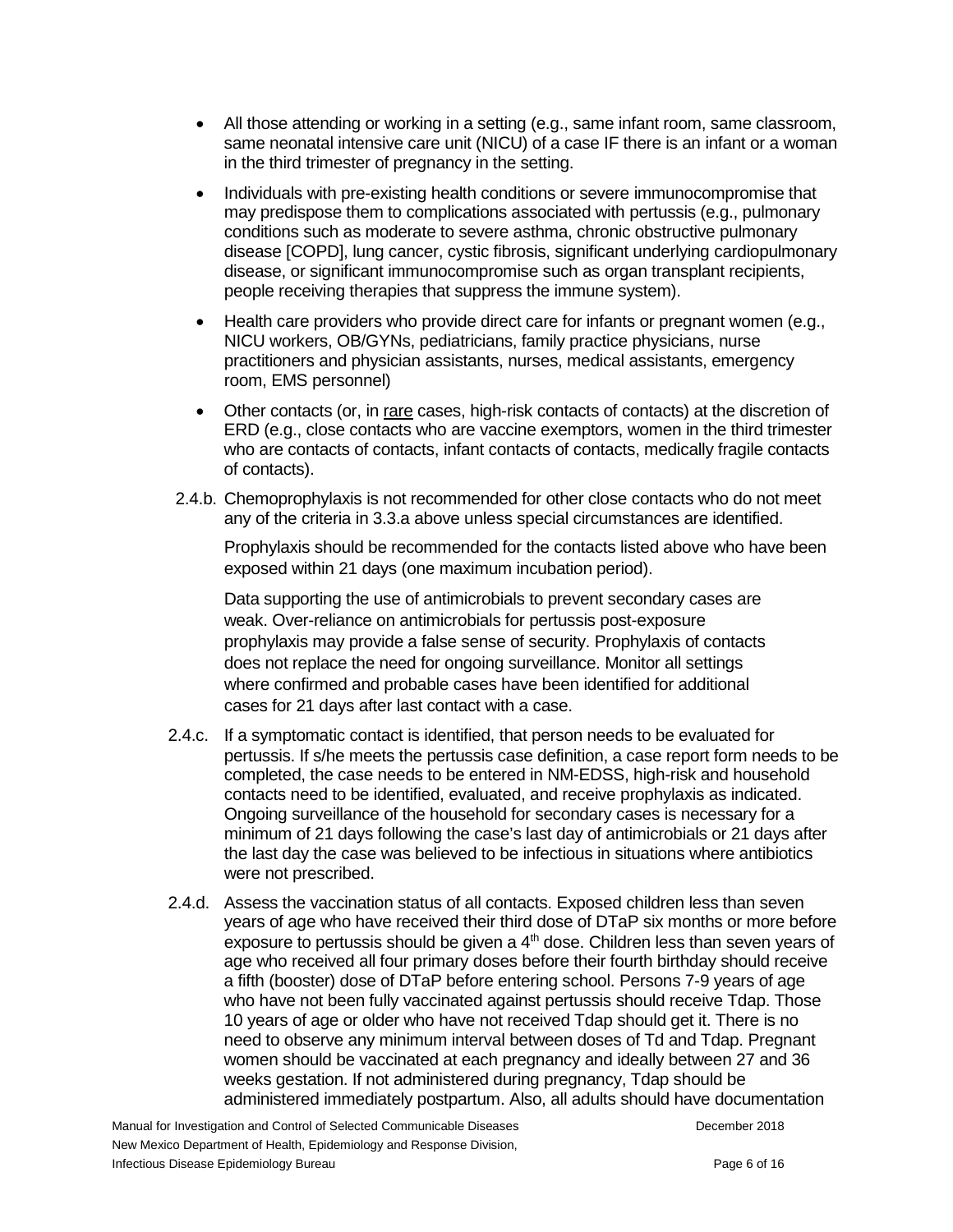of one dose of Tdap. If adults have not received one dose of Tdap, they should receive it as soon as possible, particularly those who will have contact with infants.

- 3. Prevention
	- 3.1. Immunization: There are currently two licensed pertussis vaccines in the US. They are acellular vaccines combined with diphtheria and tetanus toxoids. DTaP is recommended for pediatric use (children under seven years old). Tdap is the adolescent & adult formulation.
	- 3.2. DTaP is the recommended vaccine for use in infants and children up to 7 years of age. The vaccine efficacy for disease prevention is 70-90% after completion of a four-dose series. For more information about vaccines, refer to the NMDOH Immunization Program website at: [http://immunizenm.org.](http://immunizenm.org/)

## **Management of Pertussis in Child Care Centers**

- 1. When a case of pertussis is reported in an attendee or staff member at a child care facility, the following recommendations apply:
	- 1.1. Consult with the ERD at (505) 827-0006 (24/7/365) regarding the case.
	- 1.2. Notify the child care director that a case has occurred and provide education about disease transmission and prevention.
	- 1.3. Conduct active surveillance at the facility for one incubation period (21 days).
	- 1.4. If symptomatic contacts are identified, refer them to a health care provider or, if they have no access to health care services, refer them to their local public health office for consultation and potential evaluation. If a symptomatic contact meets the clinical case definition they need to be entered into NM\_EDDS, consider laboratory testing for pertussis, identify their high-risk contacts for prophylaxis, and isolate the case until five days of an appropriate antibiotic have been completed.
	- 1.5. Any confirmed, probable or PCR-positive suspect cases of pertussis and any symptomatic contacts should be excluded until completion of five days of appropriate antibiotics.
	- 1.6. Consider excluding the following individuals for 21 days after their last exposure to a case: asymptomatic high-risk contacts who refuse antimicrobials; vaccine exemptors; contacts who are not up to date with pertussis vaccination. These situations will be considered on a case-by-case basis.
- 2. Consult with ERD if the school requests assistance sending a letter of notification and educational fact sheet to attendees' families and/or school staffs.
- 3. Assess the vaccination status of all contacts and attendees in the same setting. Exposed children less than seven years of age who have received their third dose of DTaP six months or more before exposure to pertussis should be given a 4<sup>th</sup> dose. Children less than seven years of age who received all four primary doses before their fourth birthday should receive a fifth (booster) dose of DTaP before entering school. Persons 7-9 years of age who have not been fully vaccinated against pertussis should receive Tdap. Those 10 years of age or older who have not received Tdap should get it. There is no need to observe any minimum interval between doses of Td and Tdap. Pregnant women should be vaccinated at each pregnancy and ideally between 27 and 36 weeks gestation. If not administered during pregnancy, Tdap should be administered immediately postpartum. Also, all adults should have documentation of one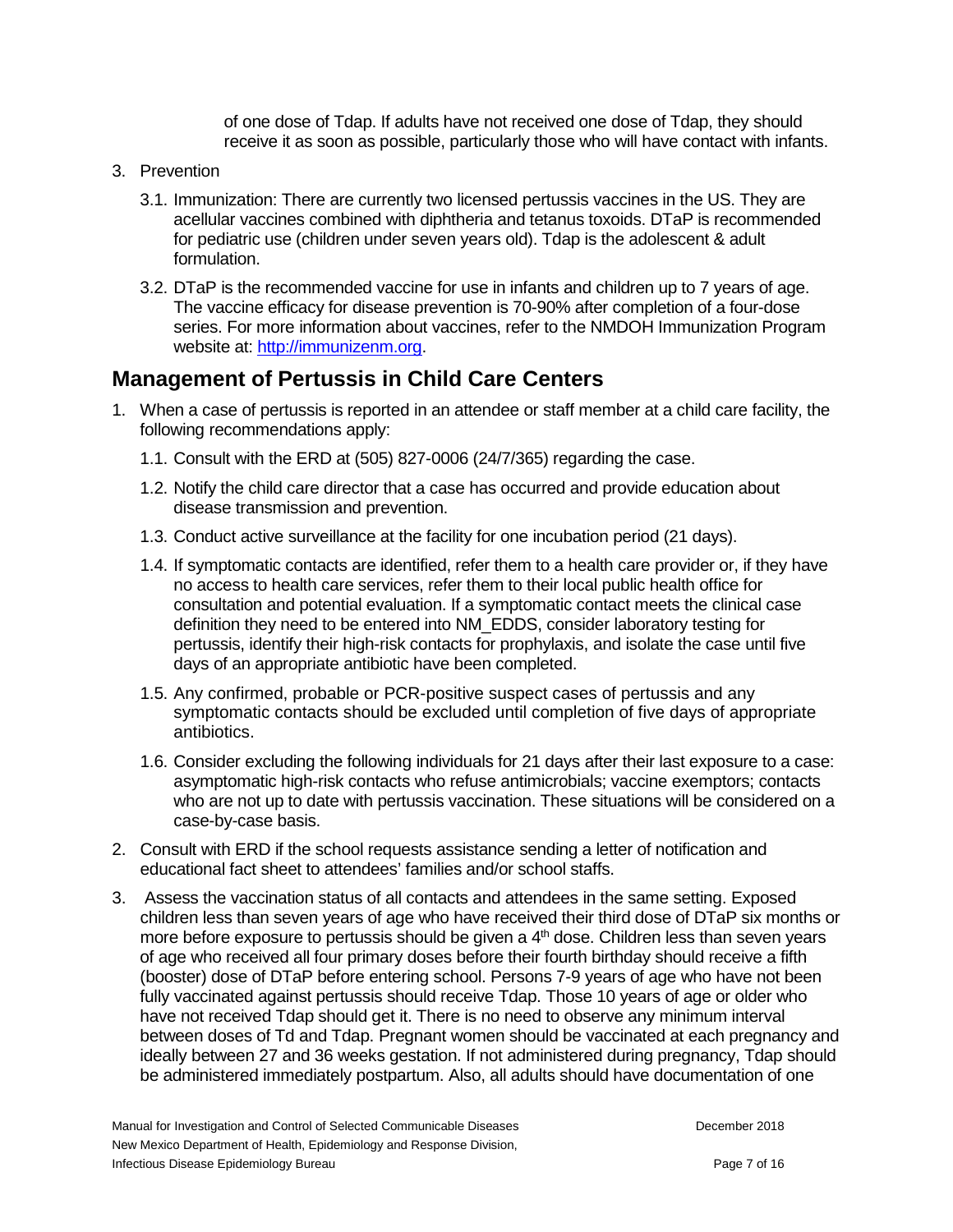dose of Tdap. If adults have not received one dose of Tdap, they should receive it as soon as possible, particularly those who will have contact with infants and all health care personnel.

- 4. If an outbreak is identified or suspected, consult with ERD and the child care owner/operator.
- 5. Focus prophylaxis efforts on high-risk and close contacts.

## **Management of Pertussis in a School**

- 1. When a case of pertussis is reported in a school, regardless of whether the school is private or public, contact the school nurse and provide the following recommendations:
	- 1.1. Consult with the ERD regarding the case.
	- 1.2. Inform the principal, teacher(s), and appropriate staff.
	- 1.3. Elicit the school nurses' assistance in identifying high-risk close contacts of the case, vaccine exemptors, and those not up to date with pertussis vaccination.
	- 1.4. Conduct active surveillance at the facility for one incubation period (21 days)..
	- 1.5. If symptomatic contacts are identified, refer them to a health care provider or, if they have no access to health care services, refer them to their local public health office for consultation and possible evaluation. If a symptomatic contact meets the clinical case definition, consider laboratory testing for pertussis, identify their highrisk contacts for prophylaxis, and isolate the case until five days of an appropriate antibiotic have been completed.
	- 1.6. Any confirmed, probable, or PCR-positive suspect cases of pertussis and any symptomatic contacts should be excluded until completion of five days of appropriate antibiotics.
	- 1.7. Consider excluding the following individuals for 21 days after their last exposure to a case: asymptomatic high-risk contacts that refuse antimicrobials; vaccine exemptors; or contacts that are not up to date with pertussis vaccination. These situations will be considered on a case-by-case basis.
	- 1.8. Provide education to staff, students, and parents about the clinical presentation, disease transmission, incubation period, prophylaxis and/or treatment.
- 2. Consult with ERD if the school requests assistance sending a letter of notification and educational fact sheet to attendees' families and/or school staffs.
- 3. If a case attends several classes or group activities at the school, then the school nurse should identify high-risk contacts for prophylaxis in every setting where contact occurred with the case and should report any student with paroxysmal cough of any duration or any student with non-paroxysmal cough illness of  $\geq 7$  days duration.
- 4. Assess the vaccination status of all contacts and students in the same setting. Exposed children less than seven years of age who have received their third dose of DTaP six months or more before exposure to pertussis should be given a  $4<sup>th</sup>$  dose. Children less than seven years of age who received all four primary doses before their fourth birthday should receive a fifth (booster) dose of DTaP before entering school. Persons 7-9 years of age who have not been fully vaccinated against pertussis should receive Tdap. Those 10 years of age or older who have not received Tdap should get it. There is no need to observe any minimum interval between doses of Td and Tdap. Pregnant women should be vaccinated at each pregnancy and ideally between 27 and 36 weeks gestation. If not administered during pregnancy, Tdap should be administered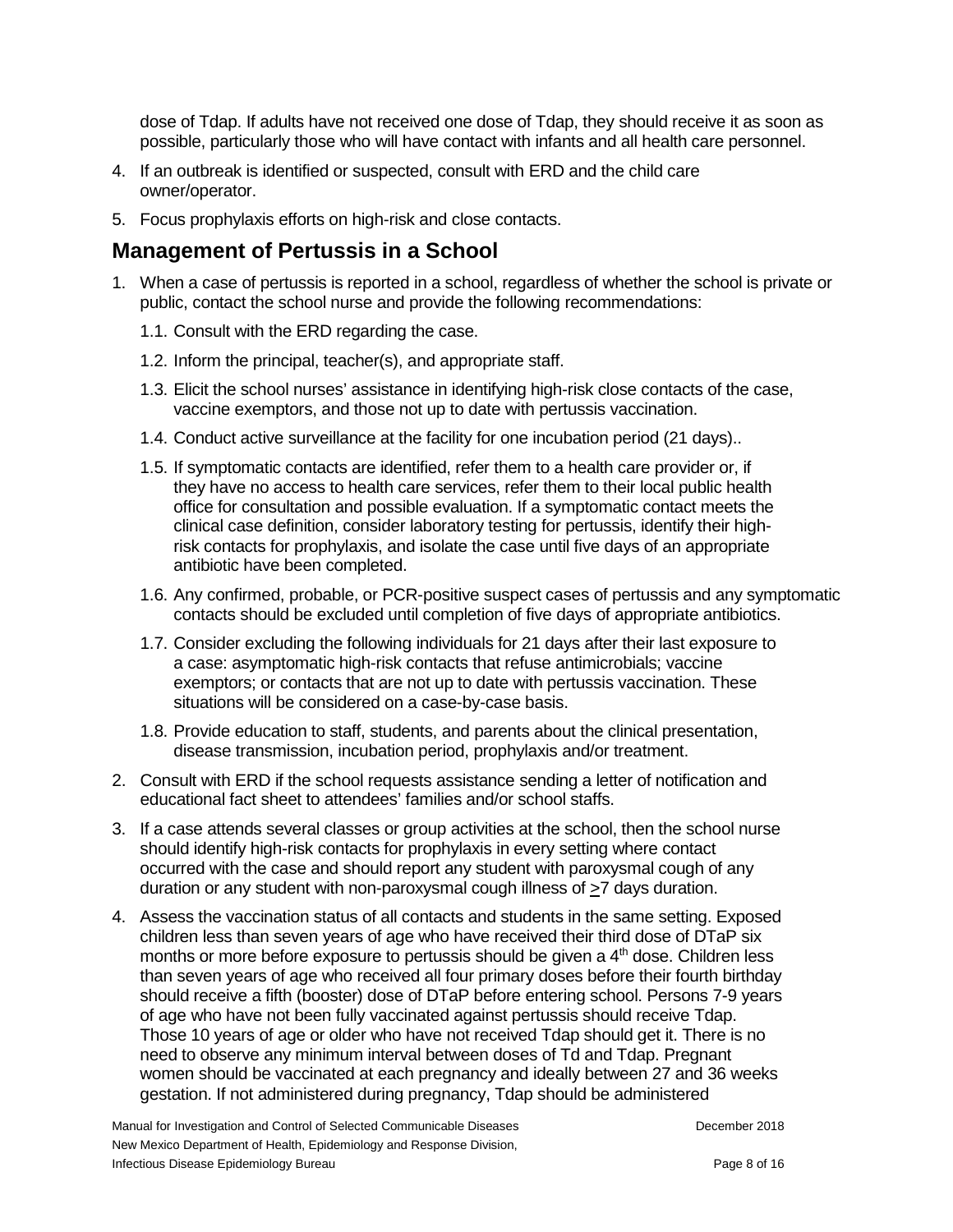immediately postpartum. Also, all adults should have documentation of one dose of Tdap. If adults have not received one dose of Tdap, they should receive it as soon as possible, particularly those who will have contact with infants and health care personnel.

- 5. If an outbreak is identified or suspected, consult with ERD and school officials.
- 6. Focus prophylaxis efforts on high-risk and close contacts.

## **Appendices**

- Appendix A. New Mexico Department of Health Scientific Laboratory Division (SLD), *Bordetella pertussis* (Whooping cough) Specimen Collection Procedure for PCR Testing
- Appendix B. Pertussis Treatment Recommendations
- Appendix C. FDA Azithromycin Warning
- Appendix D. Parapertussis Case Management

## **References**

American Academy of Pediatrics. In: Kimberlin, DW, et al eds. Red Book: 2018 Report of the Committee on Infectious Diseases. 31st ed. Itasca, IL: American Academy of Pediatrics; 2018.

Centers for Disease Control and Prevention, National Immunization Program. Guidelines for the control of pertussis outbreaks. Available at: https://www.cdc.gov/pertussis/php.html

Heymann DL, ed. Control of Communicable Diseases Manual. 20<sup>th</sup> ed. Washington, DC: American Public Health Association; 2015.

Pertussis. In: Centers for Disease Control and Prevention. Epidemiology and prevention of vaccine-preventable diseases. 13<sup>th</sup> ed. Washington, D.C.: Public Health Foundation; 2015. Available at:<http://www.cdc.gov/vaccines>

Recommended Antimicrobial Agents for Treatment and Postexposure Prophylaxis of Pertussis 2005 CDC Guidelines in Morbidity and Mortality Weekly Report (MMWR). Dec. 9, 2005/Vol. 54/No. RR-14.

FDA Drug Safety Communication: Azithromycin (Zithromax or Zmax) and the risk of potentially fatal heart rhythms, March 12, 2013. Available at: https://www.fda.gov/ForConsumers/ConsumerUpdates/ucm343281.htm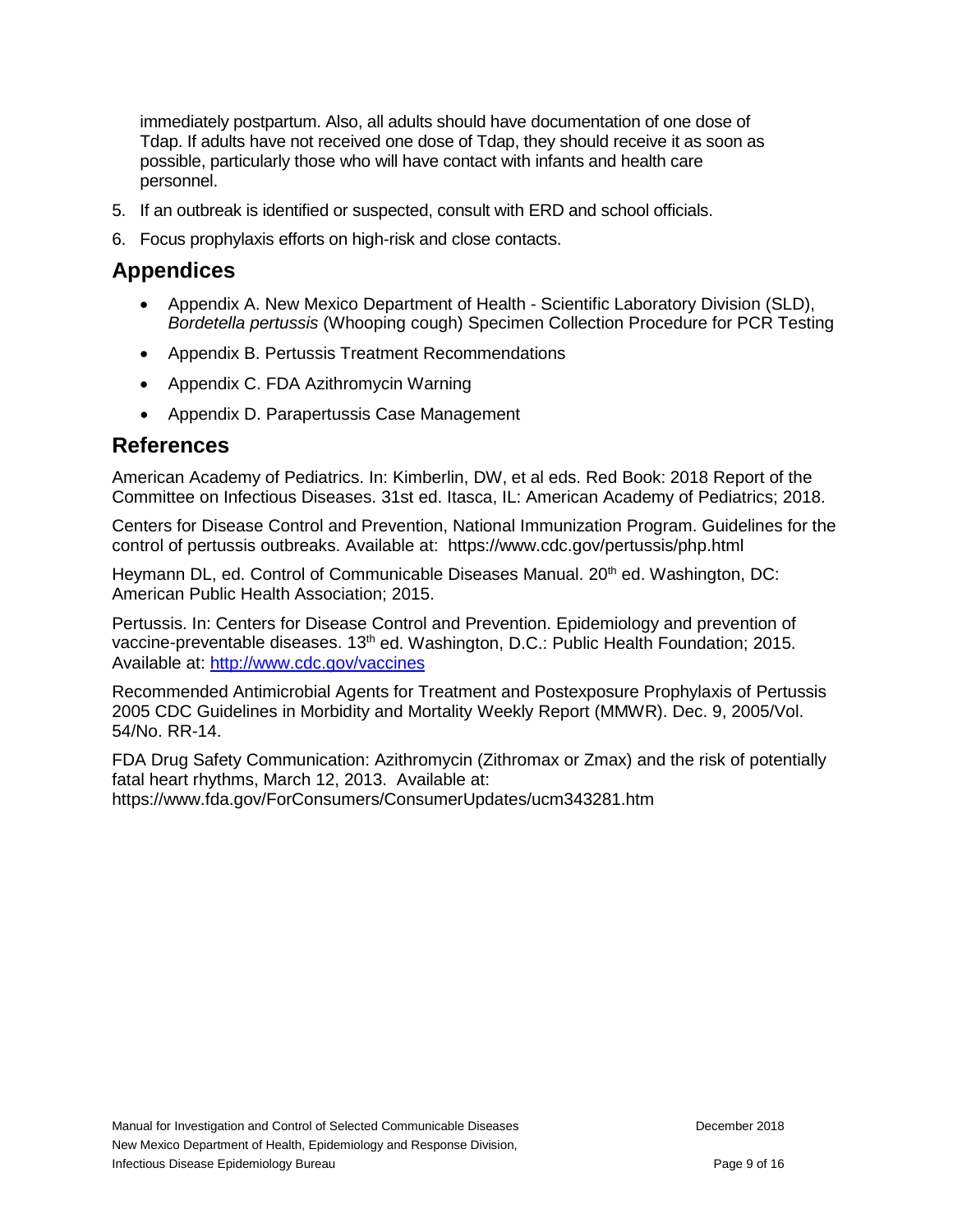# **Appendix A**

### **New Mexico Department of Health - Scientific Laboratory Division (SLD)**

### *Bordetella pertussis* **(Whooping cough) Specimen Collection Procedure for PCR Testing**

**Healthcare providers considering pertussis testing through SLD directly should call the infectious disease epidemiology on-call service (available 24/7/365 at 505-827-0006) to expedite testing. Tests approved by an on-call epidemiologist will be processed by SLD at no cost.** 

**If the test ordered has been pre-approved by the ERD on-call service, the submitter must write "pre-approved" in the upper right-hand corner of the SLD General Clinical Request Form.**

Kit includes: This instruction sheet, SLD's General Clinical Request Form, nasopharyngeal (NP) swab in plastic tube for real-time PCR, plastic bag. This kit may be kept at room temperature as there are no temperature requirements for the uninoculated swab.

### **Wear gloves, a mask and eye protection while collecting specimens to minimize risk of exposure to respiratory secretions**.

### A. **Obtain a nasopharyngeal specimen as follows**:

- o Immobilize the patient's head.
- $\circ$  Gently insert a thin Rayon/Nylon NP swab into a nostril until the posterior nasopharynx is reached.
- $\circ$  Leave the swab in place for up to 10 seconds. This procedure may induce coughing and tearing.
- $\circ$  Remove and repeat procedure on the opposite nostril. It is important to obtain sample from both nostrils, as in some instances one nostril may be negative whereas the other is positive for pertussis.
- $\circ$  If resistance is encountered during insertion of the swab, remove it and attempt insertion on the opposite nostril.



- o Immediately replace the swab back into the plastic tube.
- o Label the swab's plastic tube with the patient's name and DOB. A preprinted label would be preferable.

### **B. Completely fill out SLD's General Clinical Request Form with:**

Manual for Investigation and Control of Selected Communicable Diseases **December 2018** December 2018 New Mexico Department of Health, Epidemiology and Response Division, Infectious Disease Epidemiology Bureau **Page 10** of 16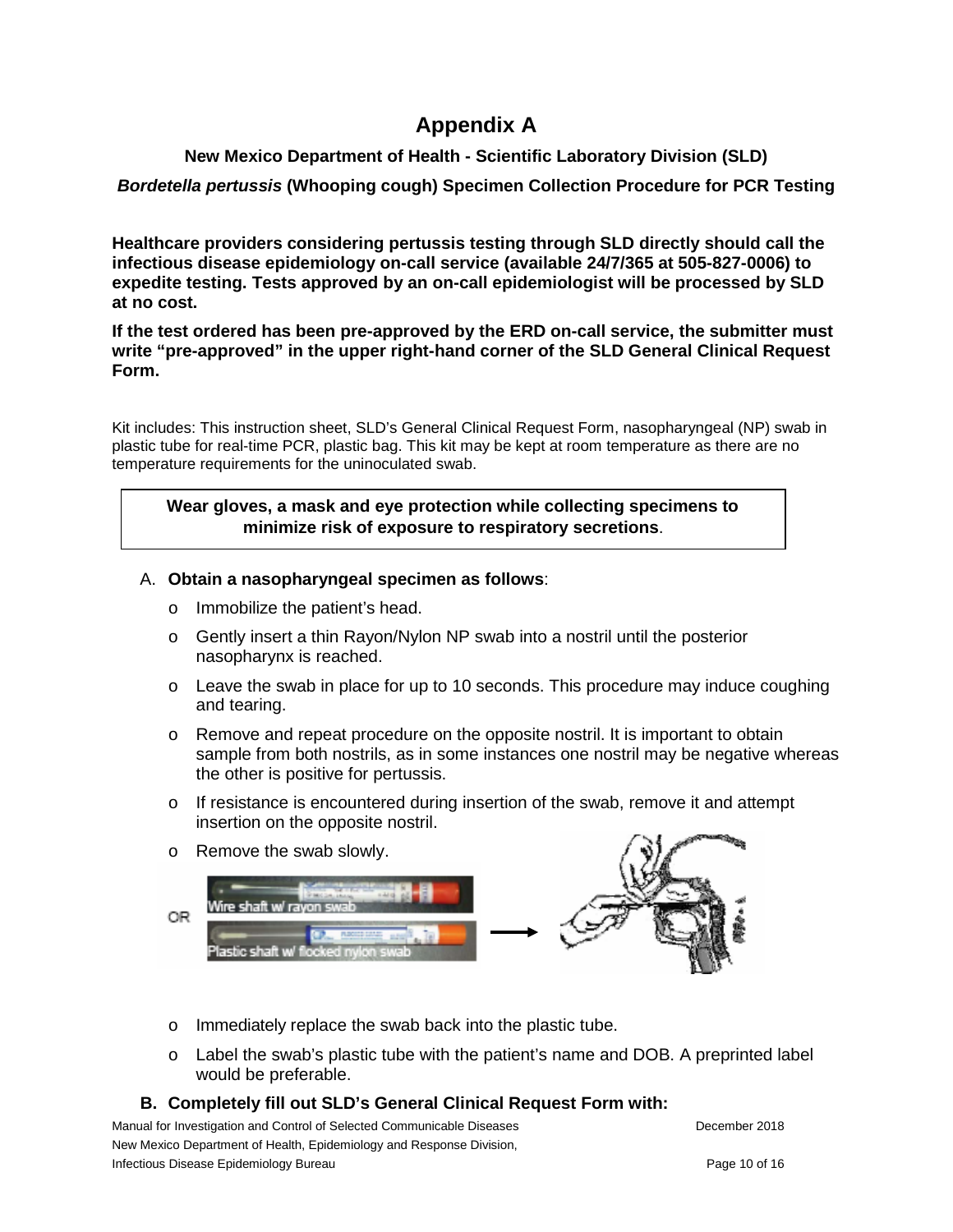- o Submitter name and address
- o Patient name
- o Sex
- o DOB
- o Clinician name and phone number
- o Date/time collected
- o Indicate specimen source (Nasopharyngeal swab)
- o Indicate test request (Pertussis, (*Bordetella* spp.))
- **C. Place the properly labeled 1) plastic tube with inoculated swab and 2) completed General Clinical Request Form into the plastic bag provided. Send immediately to SLD.**
	- $\circ$  The inoculated swab can be refrigerated, but if there will be a delay in transport of more than two hours, please place the bag in the freezer.
	- o When ready to transport, please send to SLD on an ice pack.

### **D. Rejections**

- o Samples not received on an ice pack will be rejected.
- o Please note that the PCR is able to detect and evaluate specimen quality. SLD will reject specimens where the swab is insufficiently inoculated. Please ensure that your staff follows the instructions described above.
- $\circ$  SLD will only accept swabs that are nasopharyngeal (NP) swabs made of synthetic materials and in dry plastic containers. Swabs made of calcium alginate or cotton are not acceptable. Swabs in paper sleeves will also be rejected. See pictures above for two appropriate types of NP swabs.
- o SLD will reject swabs collected as Nasal swabs as opposed to Nasopharyngeal swabs due to the increased chance of obtaining a false negative from a nasal swab.

#### **E. Kits**

- o The kit can be ordered as usual through SLD's Specimen Receiving section by faxing Specimen Receiving at 505-383-9062 (ATTN: Kit Prep on the fax sheet).
- o Questions on *Bordetella* testing can be directed to the Molecular Biology Section 505-383-9130 or 383-9132.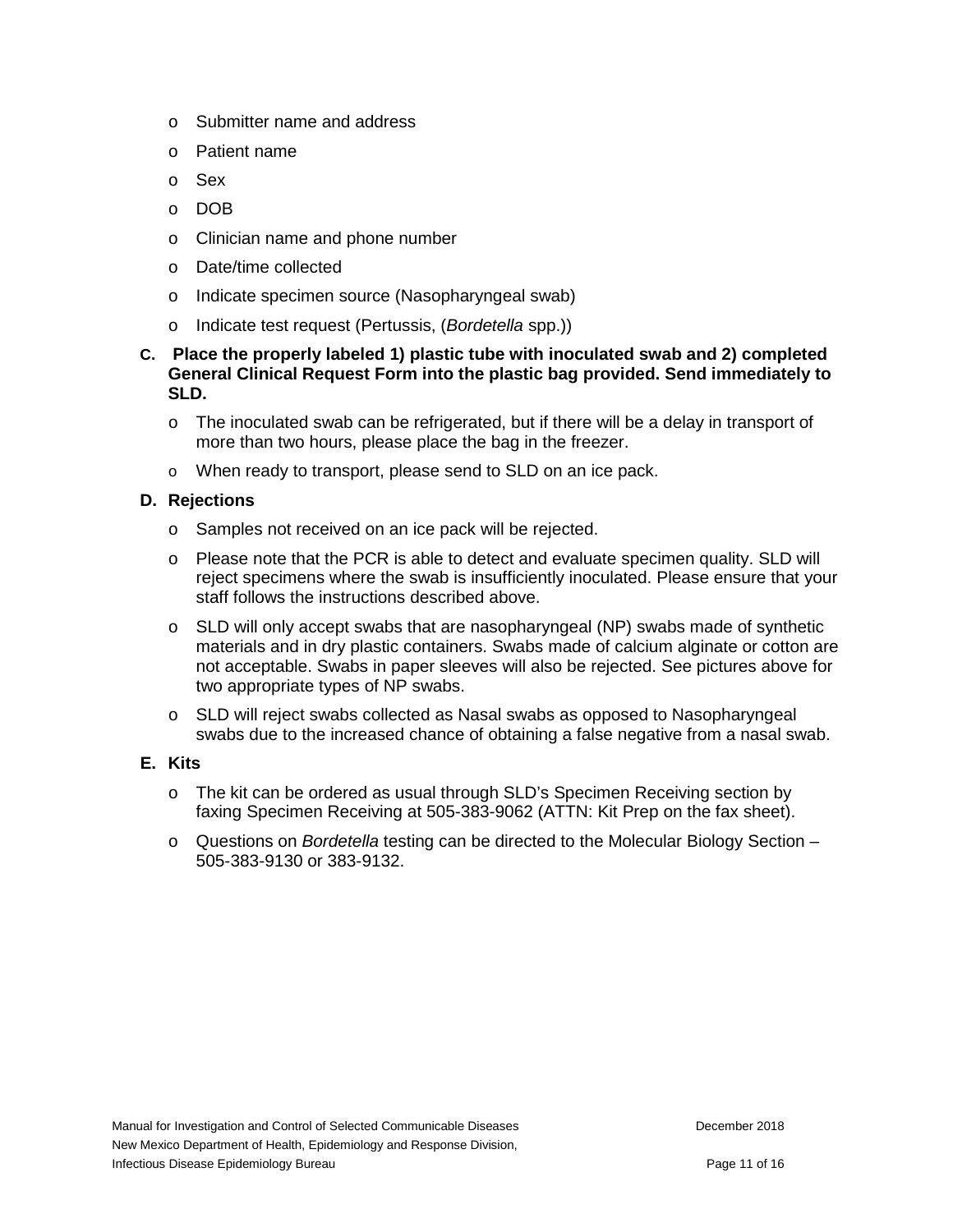# **Appendix B**

#### **Dosing Guidelines for Treatment and Chemoprophylaxis of Pertussis\***

TABLE 4. Recommended antimicrobial treatment and postexposure prophylaxis for pertussis, by age group

|                                                | <b>Primary agents</b>                                                                                           |                                                                                                                                                                                                  |                                                                             | Alternate agent*                                                                                                                                         |
|------------------------------------------------|-----------------------------------------------------------------------------------------------------------------|--------------------------------------------------------------------------------------------------------------------------------------------------------------------------------------------------|-----------------------------------------------------------------------------|----------------------------------------------------------------------------------------------------------------------------------------------------------|
| Age group                                      | Azithromycin                                                                                                    | Erythromycin                                                                                                                                                                                     | Clarithromycin                                                              | <b>TMP-SMZ</b>                                                                                                                                           |
| <1 month                                       | Recommended agent, 10 mg/<br>kg per day in a single dose for<br>5 days (only limited safety<br>data available.) | Not preferred. Erythromycin is<br>associated with infantile<br>hypertrophic pyloric stenosis.<br>Use if azithromycin is<br>unavailable; 40-50 mg/kg per<br>day in 4 divided doses for 14<br>days | Not recommended (safety<br>data unavailable)                                | Contraindicated for infants<br>aged <2 months (risk for<br>kernicterus)                                                                                  |
| 1-5 months                                     | 10 mg/kg per day in a single<br>dose for 5 days                                                                 | 40-50 mg/kg per day in 4<br>divided doses for 14 days                                                                                                                                            | 15 mg/kg per day in 2 divided<br>doses for 7 days                           | Contraindicated at age <2<br>months. For infants aged $\geq 2$<br>months, TMP 8 mg/kg per<br>day, SMZ 40 mg/kg per day in<br>2 divided doses for 14 days |
| Infants (aged $\geq$ 6 months)<br>and children | 10 mg/kg in a single dose on<br>day 1 then 5 mg/kg per day<br>(maximum: 500 mg) on days<br>$^{2-5}$             | 40-50 mg/kg per day<br>(maximum: 2 g per day) in 4<br>divided doses for 14 days                                                                                                                  | 15 mg/kg per day in 2 divided<br>doses (maximum: 1 g per<br>day) for 7 days | TMP 8 mg/kg per day, SMZ<br>40 mg/kg per day in 2 divided<br>doses for 14 days                                                                           |
| Adults                                         | 500 mg in a single dose on<br>day 1 then 250 mg per day on<br>days 2-5                                          | 2 g per day in 4 divided doses<br>for 14 days                                                                                                                                                    | 1 g per day in 2 divided doses<br>for 7 days                                | TMP 320 mg per day, SMZ<br>1,600 mg per day in 2 divided<br>doses for 14 days                                                                            |

\* Trimethoprim sulfamethoxazole (TMP–SMZ) can be used as an alternative agent to macrolides in patients aged >2 months who are allergic to macrolides, who cannot tolerate macrolides, or who are infected with a rare macrolide-resistant strain of Bordetella pertussis.

\* Taken from Recommended Antimicrobial Agents for Treatment and Postexposure Prophylaxis of Pertussis 2005 CDC Guidelines. MMWR Dec. 9, 2005/Vol. 54/No. RR-14

- Duration of therapy varies by agent.
- Azithromycin and clarithromycin are better tolerated than erythromycin. Erythromycin frequently causes gastrointestinal disturbances (anorexia, nausea, vomiting, and diarrhea).
- Assess patient medication allergies and potential for drug interactions before selecting agent. Any questions should be discussed with the patient's health care provider or ERD.
- For pregnant woman, the antimicrobial of choice is erythromycin or azithromycin. Both erythromycin and azithromycin are categorized as pregnancy Class B. There is limited evidence regarding macrolide safety during pregnancy. However, erythromycin and azithromycin have been widely used during pregnancy without evidence of adverse birth outcomes. Clarithromycin should not be used in pregnant women except in clinical circumstances where no alternative therapy is appropriate, and the potential benefit justifies the potential risk to the fetus.
- TMP-SMZ should not be administered to pregnant women or nursing mothers.
- Ampicillin, amoxicillin, and cephalosporins are not suitable for the treatment or chemoprophylaxis of pertussis. In addition, due to their potential harmful side effects in children, tetracyclines, and flouroquinolones are also not recommended.
- To convert from pounds (lbs) to kilograms (kg) Divide weight in lbs by 2.2 (e.g. 25 lbs = 25/2.2= 11.4 kg).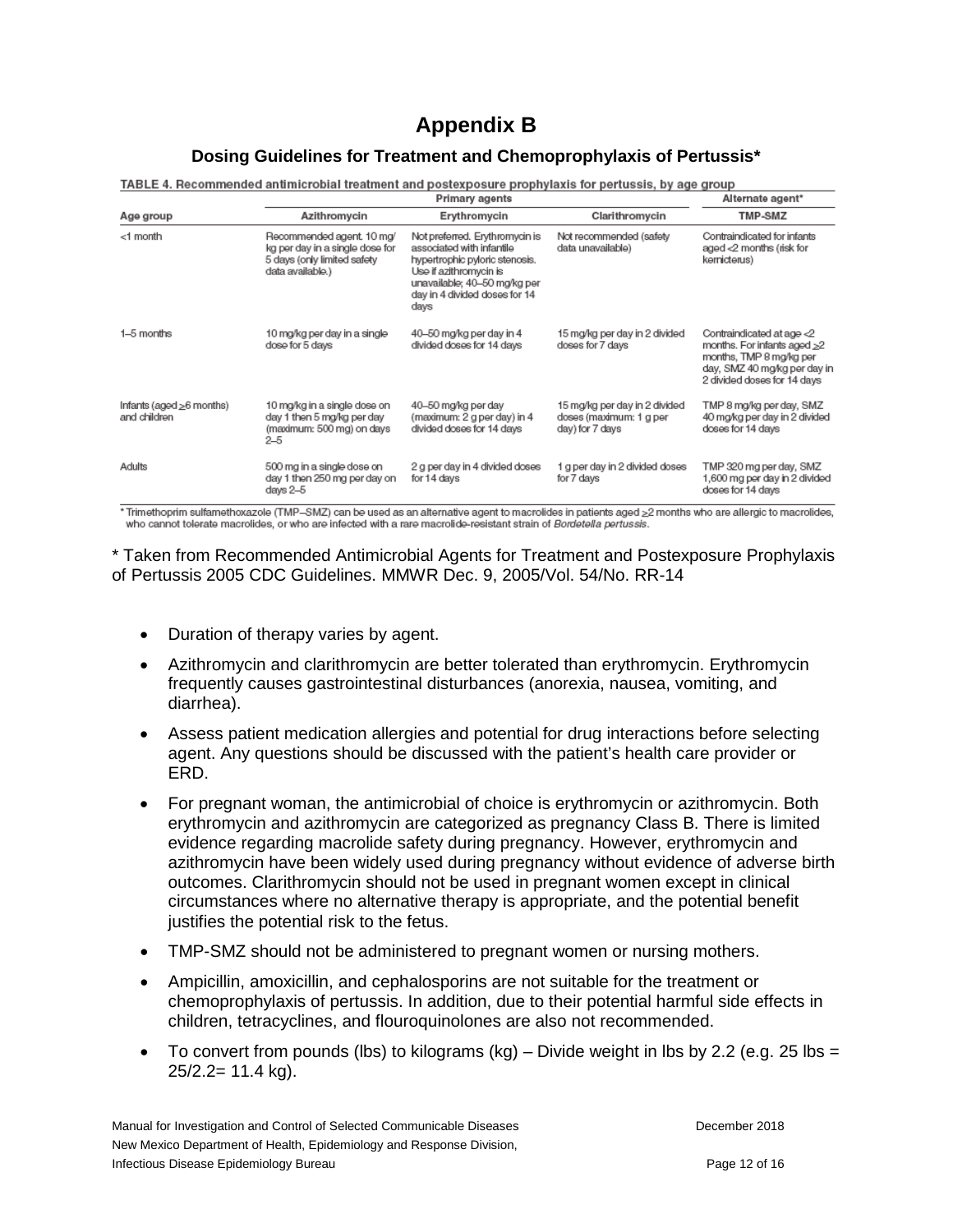# **Appendix C**

## **FDA Azithromycin Warning**

Azithromycin remains one of the recommended drugs for treatment and chemoprophylaxis of pertussis. However, newer studies suggest an alternative drug should be used in pertussis cases or contacts that have cardiovascular disease including:

- Patients with known prolongation of the QT interval, a history of torsades de pointes, congenital long QT syndrome, bradyarrhythmias, or uncompensated heart failure.
- Patients on drugs known to prolong the QT interval.
- Patients with ongoing proarrhythmic conditions such as uncorrected hypokalemia or hypomagnesemia, clinically significant bradycardia, and in patients receiving Class IA (quinidine, procainamide) or Class III (dofetilide, amiodarone, sotalol) antiarrhythmic agents.

Elderly patients and patients with cardiac disease may be more susceptible to the effects of arrhythmogenic drugs on the QT interval. Alternatives for treatment/chemoprophylaxis for pertussis include other drugs in the same class as azithromycin (erythromycin or clarithromycin) or trimethoprim-sulfamethoxasole.

Practitioners should continue to be vigilant in diagnosis and treatment of pertussis as outbreaks continue to occur throughout the US. Provisional data from 2012 report more than 41,000 cases of pertussis, the most since 1955. Practitioners should remember that treatment can shorten the duration of illness and lessen its severity when initiated early in the course, which is potentially feasible when given in a household contact of someone with pertussis. As in all drug prescribing, discussion of risk/benefit assessment should occur.

Post-exposure prophylaxis focuses on preventing disease among those at greatest risk for having serious complications from pertussis or spreading the disease to those at greatest risk.

### **Background**

The US Food and Drug Administration (FDA) warned on March 12, 2013 that the antibiotic azithromycin (Zithromax®) can cause abnormal changes in the electrical activity of the heart that may lead to a potentially fatal irregular heart rhythm in some patients.

Patients at particular risk for developing this condition include those with known risk factors such as:

- Existing QT interval prolongation, a history of torsades de pointes, congenital long QT syndrome, bradyarrhythmias, or uncompensated heart failure
- Low blood levels of potassium or magnesium
- A slower than normal heart rate
- Use of certain drugs used to treat abnormal heart rhythms, or arrhythmias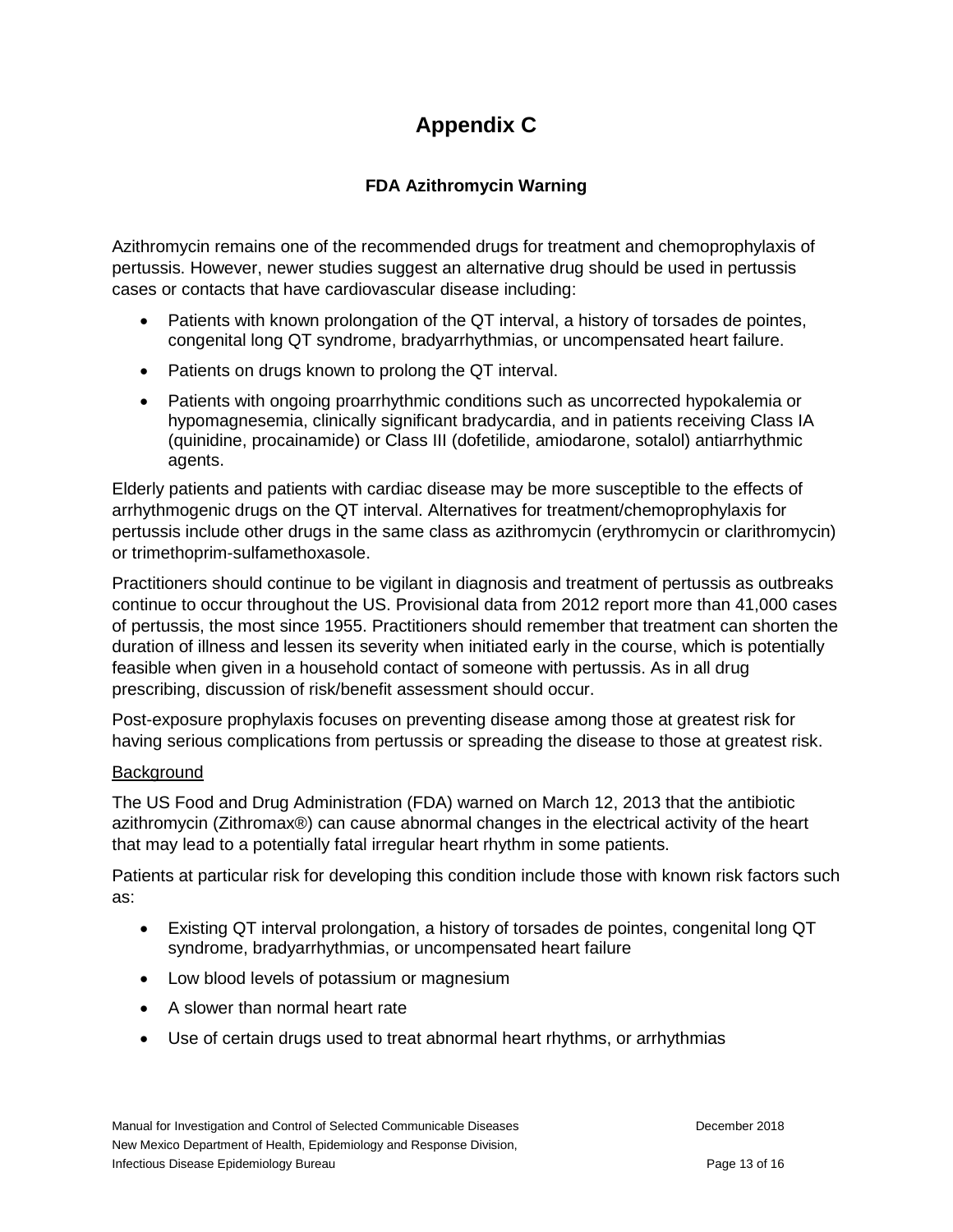This warning is a result of FDA's review of a study by medical researchers as well as another study by a manufacturer of the drug that assessed the potential for azithromycin to cause abnormal changes in the electrical activity of the heart.

The azithromycin drug labels have been updated to strengthen the *Warnings and Precautions* section with information related to the risk of QT interval prolongation and torsades de pointes, a specific, rare heart rhythm abnormality. Information has also been added regarding the results of a clinical QT study which showed that azithromycin can prolong the QT interval.

### General Information for Healthcare Professionals

Health care professionals should consider the risk of torsades de pointes and fatal heart rhythms with azithromycin when considering treatment options for patients who are already at risk for cardiovascular events.

FDA notes that the potential risk of QT prolongation with azithromycin should be placed in appropriate context when choosing an antibacterial drug. Alternative drugs in the macrolide class and non-macrolides, such as the fluoroquinolones, also have the potential for QT prolongation or other significant side effects that should be considered when choosing an antibacterial drug.

### Information for Patients

- Do not stop taking azithromycin without talking to your health care professional.
- Discuss any questions or concerns about azithromycin or other antibacterial drugs with your health care professional.
- Seek immediate care if you experience an irregular heartbeat, shortness of breath, dizziness, or fainting while taking azithromycin.
- Report any side effects you experience to your health care professional and the FDA [MedWatch program.](https://www.accessdata.fda.gov/scripts/medwatch/medwatch-online.htm)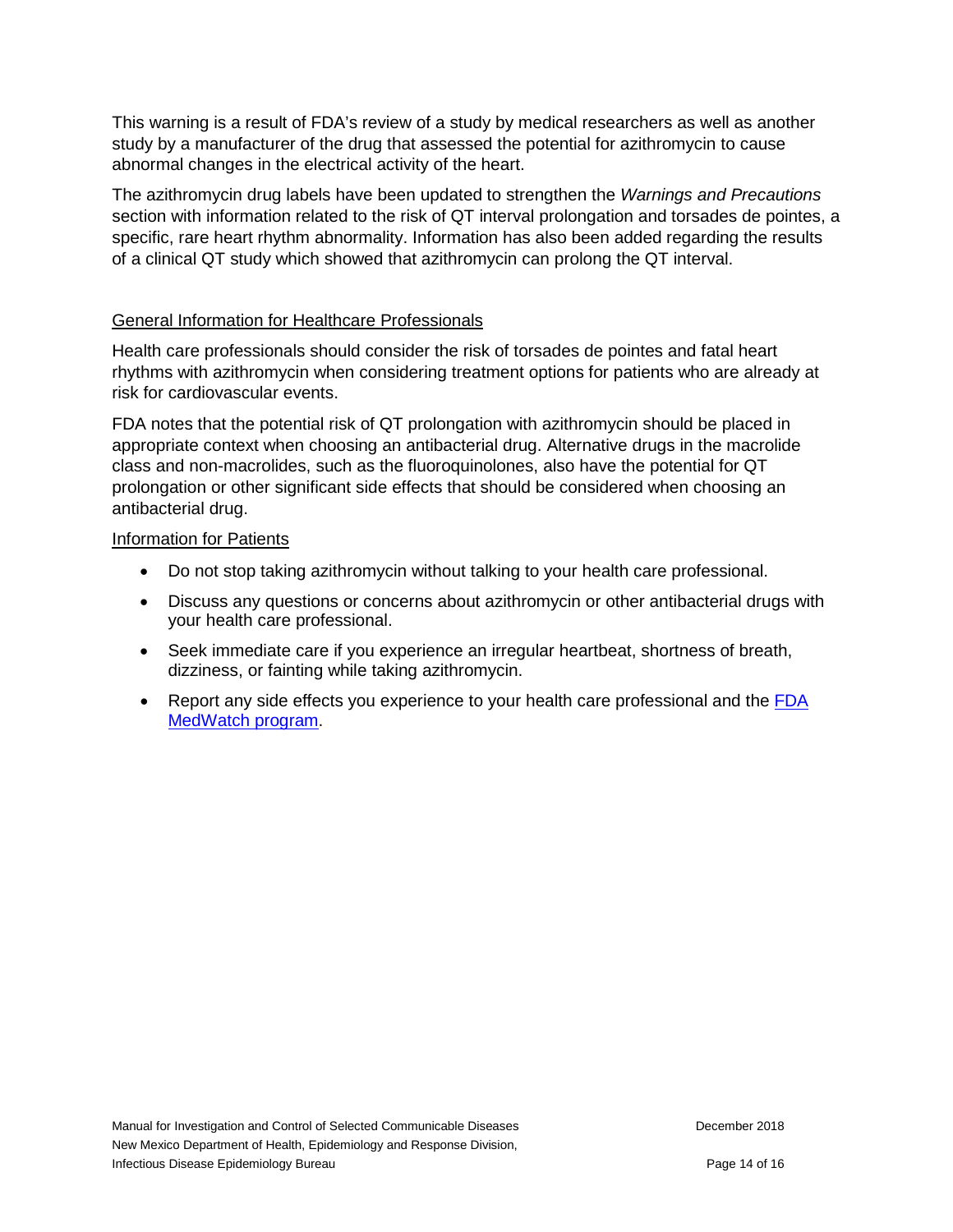# **Appendix D**

### **Parapertussis and holmesii Case Management**

Taken from Minnesota Department of Health's website: (http://www.health.state.mn.us/divs/idepc/diseases/pertussis/parapertussis.html)

Parapertussis and holmesii are diseases that affects the lungs. They are similar to pertussis (whooping cough) but less severe.

The symptoms of parapertussis and holmesii can be similar to a cold: sneezing, a runny nose, possibly low-grade fever, and a cough. After a week or two, the cough may become more severe and include:

- A cough that occurs in sudden, uncontrollable bursts.
- High-pitched whooping sounds when breathing in after a coughing episode.
- Vomiting after a coughing spell.

Persons with parapertussis or holmesii do not need to stay home from school, work, or other activities because the illness is relatively mild. However, it is important to still cover your cough and wash your hands to prevent the spread of germs to others.

These diseases can be treated with the same antibiotics as pertussis, but treatment may not cure the symptoms.

Preventive treatment is not generally recommended for contacts of people with parapertussis or holmesii. Preventive treatment may be considered for close contacts who are at a higher risk for more severe disease, including infants less than 6 months of age and immunocompromised people.

- Avoid close contact with others who are coughing or otherwise ill.
- Wash your hands often.
- Cover your cough and sneezes with a tissue, or cough and sneeze into your sleeve.